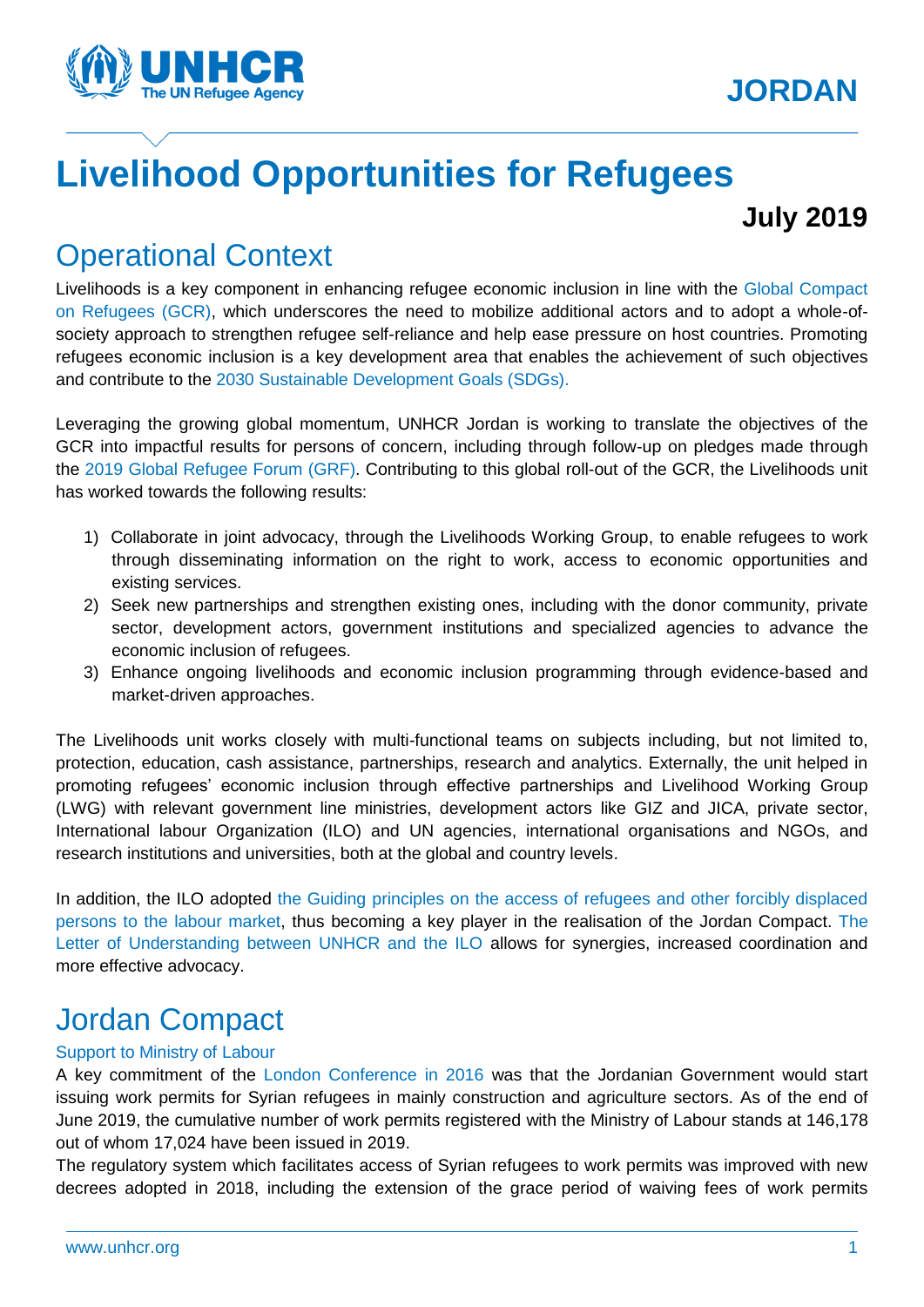

issuance till end of 2019. UNHCR has been supporting the Ministry of Labour in applying the necessary regulatory changes in order to implement the work permits system.

### Zaatari Office for Employment (ZOE), and Azraq Center for Employment (ACE)

ZOE and ACE are unique joint initiatives of ILO and UNHCR. Established inside the two refugee camps, the offices allowed refugees to receive counselling services on employment, issue work permits, and attend job fairs where they can meet employers. A database programmed by UNHCR records the work permits and facilitates the movement of workers in and out of the camps, helping them make the most of their jobs through this increased mobility.

The number of work permits for camp residents, registered at ZOE and [ACE,](https://data2.unhcr.org/en/documents/details/62979) stands at 18,391 as of end June 2019. The enhanced mobility arrangement for refugees works well in Zaatari as well as in Azraq camp, since Syrian refugees can use their work permits to leave the camp for up to one month.

#### Home Based Businesses (HBBs)

The number of work permits held by refugee women is still low, although it did increase from 4% in 2018 to 6.7% in mid-2019. Discussions with women – including the beneficiaries of the UNHCR-funded livelihoods project – continue to indicate a preference for women to work from home. The Cabinet decree on Nov 2018 allowing Syrian refugees to register and operate Home Based Businesses has allowed UNHCR to continue to support the Ministry of Planning and International Cooperation (MOPIC) in reaching the HBBs 'compact' target, which is 100 HBBs licenced and owned by Syrian refugees. Specifically, UNHCR Jordan aims at supporting the establishment of some 80 Home Based Businesses by the end of 2019.

### Alternative Pathways to Cash Assistance

The livelihoods project implemented since 2017 by the Danish Refugee Council (DRC) and Jordan River Foundation (JRF), is based on the principle of the graduation approach, whereby individuals who would be rotated out of cash assistance are identified to be potential beneficiaries. The Alternative Pathways to Cash Assistance project aims at improving the livelihoods of the target population in different governorates and their families through the implementation of small economic projects, by enabling access to available economic opportunities through career guidance, intensive coaching, and sensitizing formal participation in the labour force by obtaining work permits.



Figure 1: Syrian refugees and Jordanians attending a workshop on Small Medium Enterprises (SME's).